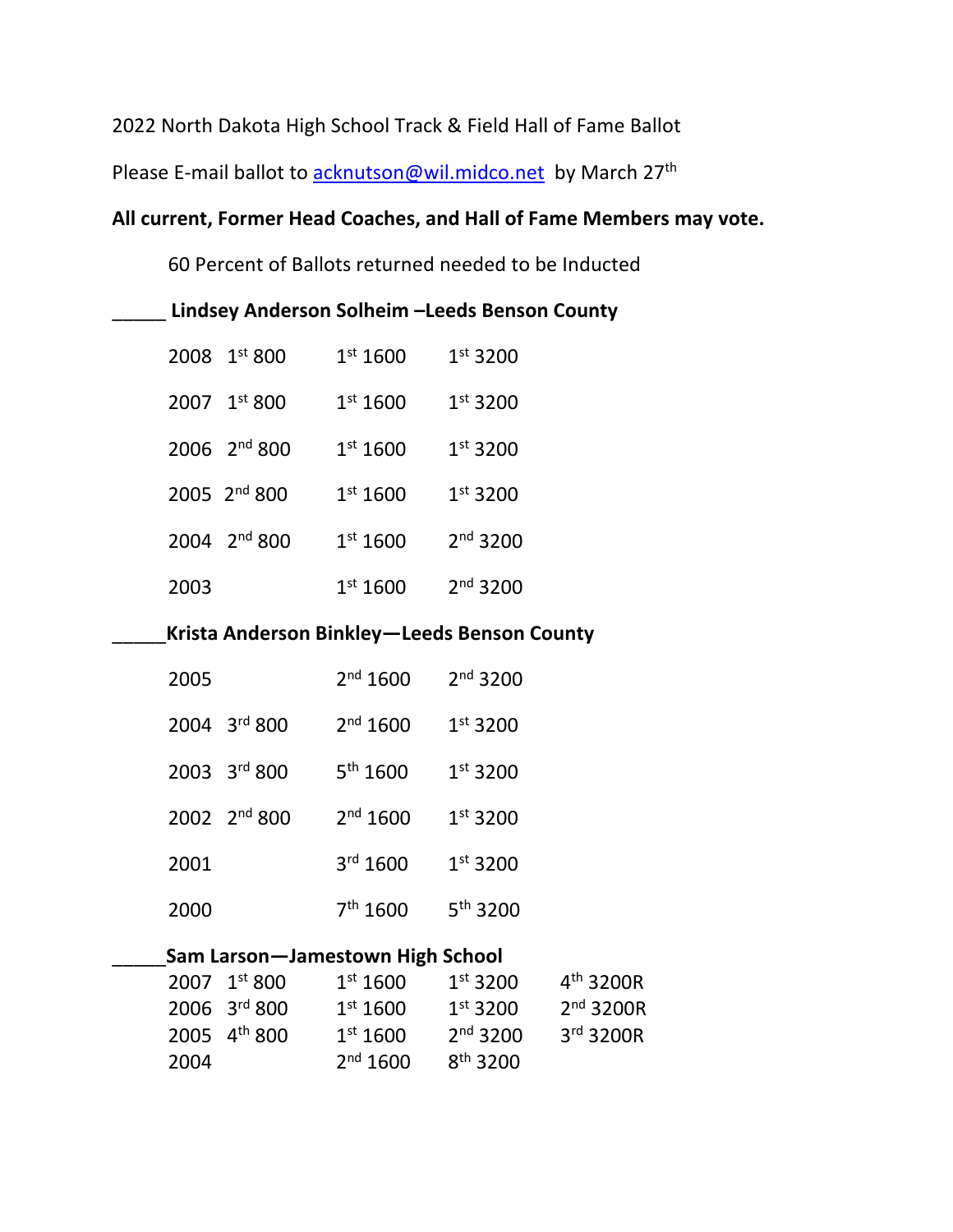### \_\_\_\_\_**Alissa Mears-- West Fargo High School**

2012 1st 3200 Relay 1st 800 Senior Athlete of the Year 2009 1st 3200 Relay 1st 1600 Meter Run 2008 1st 1600 1st 3200 State Champion Cross Country- Gatorade Athlete **\_\_\_\_\_ Kiki Smith – Wahpeton High School** 2002 1st 1600R 3rd 100H 3rd 300H 3rd 800R 2001 1st 1600R 1st 100H 2<sup>nd</sup> 300H 4<sup>th</sup> LJ 2000 5<sup>th</sup> 1600R 1<sup>st</sup> 100H 1<sup>st</sup> 300H 2<sup>nd</sup> LJ 1999 4<sup>th</sup> 400 3<sup>rd</sup> 100H 3<sup>rd</sup> 300H 3<sup>rd</sup> LJ 1998 6th 1600R 6th 100H 8th 300H 1st 800R EDC SR Athlete of The YR Post High School NDSU- 3X All-American USD-3X All-American

### \_\_\_\_\_**Allie Smith—Wahpeton High School**

|                                      | 2005 $2^{nd}$ 400        | 2 <sup>nd</sup> 200 | $2^{nd}$ 100         | <b>EDC SR Athlete of YR</b> |
|--------------------------------------|--------------------------|---------------------|----------------------|-----------------------------|
|                                      | 2004 1st 400             | 1 <sup>st</sup> 200 | $2nd$ 400R           | $2nd$ 400R                  |
|                                      | 2003 1st 400             | $4^{th}$ 200        | 5 <sup>th</sup> 300H | 7 <sup>th</sup> 400R        |
|                                      | 2002 2 <sup>nd</sup> 400 | 3 <sup>rd</sup> 200 | $5^{th}$ 100         | 1 <sup>st</sup> 1600R       |
|                                      | $2001$ $2nd$ 400         | 3 <sup>rd</sup> 200 | $5^{th}$ 100         | 1 <sup>st</sup> 1600R       |
| 1999 5 <sup>th</sup> 1600R           |                          |                     |                      |                             |
| Post High School USD-2X All-American |                          |                     |                      |                             |

#### \_\_\_\_\_**Lisa Svaleson---Fargo South High School**

|      | 1999 $1^{\text{st}}$ 100H | $2nd$ 300H           | $4^{\text{th}}$ 100 | $1st$ 400R | Sr Athlete of YR |
|------|---------------------------|----------------------|---------------------|------------|------------------|
|      | 1998 $1st 100H$           | 1 <sup>st</sup> 300H | $1^{st}$ 200        | $1st$ 400R |                  |
|      | 1997 $1st 100H$           | 1 <sup>st</sup> 300H | $2nd$ 800R          |            |                  |
| 1996 |                           | 8 <sup>th</sup> 300H |                     |            |                  |
|      | 1995 1st 800R             |                      |                     |            |                  |

\_\_\_\_\_ **Dave Luger---Standing Rock Fort Yates High School**--Coach

1980's-1990's 2nd-91---4th- 90---6th-92